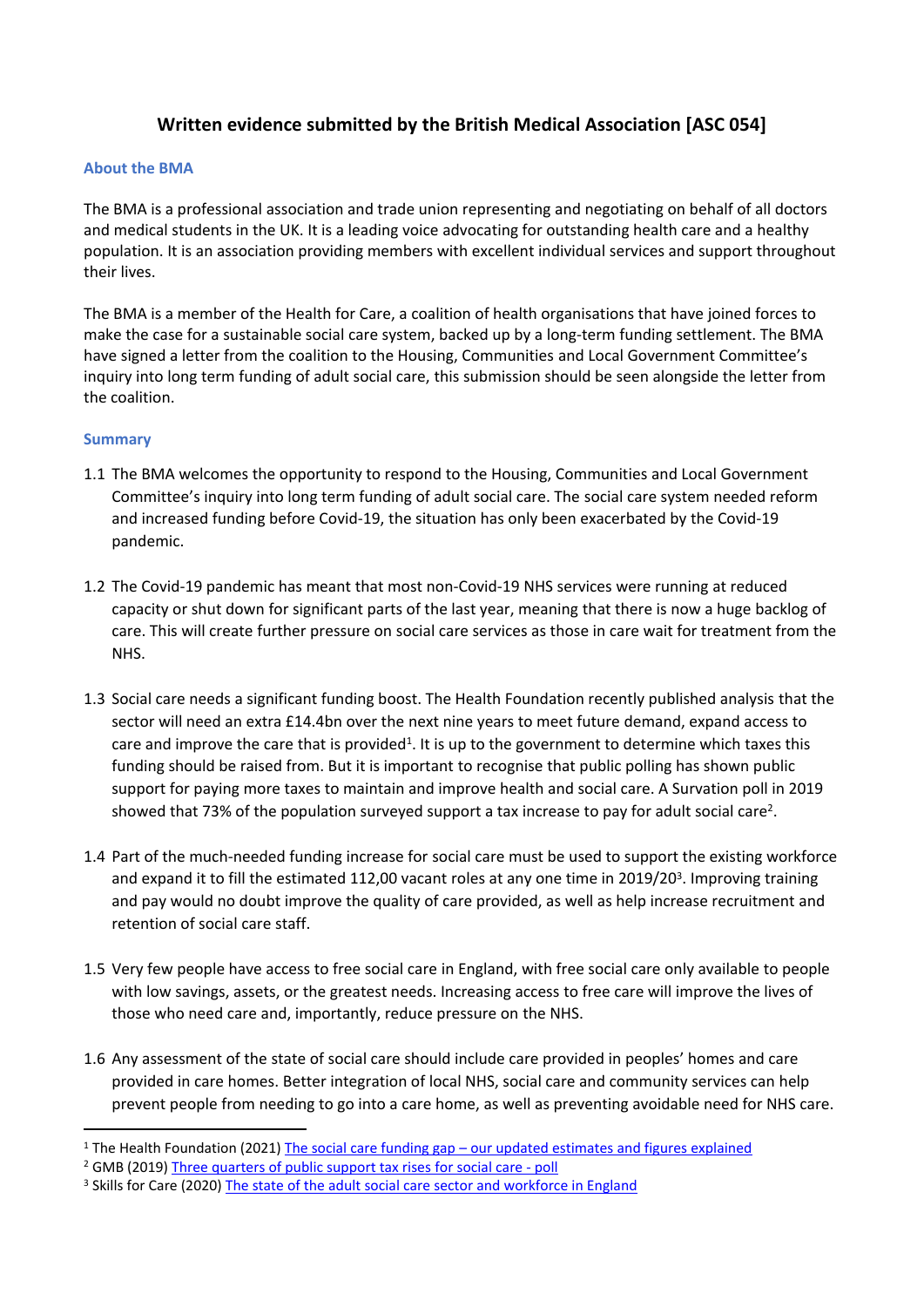1.7 Greater focus on and investment in public health services is needed, particularly for middle and older age adults, to prevent or delay the need to access care services.

# **2. Impact of Covid-19**

- 2.1 Prior to the pandemic the health and social care sector was already under significant pressure. Covid-19 has placed enormous additional strain on both services. Social care was particularly affected by the NHS England/Improvement decision communicated to trusts on 17 March 2020 to 'expand critical care capacity to the maximum<sup>'4</sup>, by urgently discharging all hospital in-patients who were thought to be medically fit. This included transferring hospital patients back into care homes without making it mandatory for them to be tested for Covid-19<sup>5</sup>. The impacts of this have been well documented.
- 2.2 From 14 March 2020 to 5 February 2021, there were 37,895 confirmed or suspected Covid-19 deaths amongst care home residents, almost 25% of all care home resident deaths in that period. There were 153,724 deaths from 14 March 2020 to 5 February 2021, 32,223 more than the average number of deaths in the years 2015-2019, an increase of 26%.<sup>6</sup> Covid-19 has also disproportionally impacted certain population groups in social care, with the proportion of deaths due to confirmed or suspected Covid-19 being higher for people from black and Asian backgrounds<sup>7</sup>. Social care staff - mostly women and more ethnically diverse than the general population – have been around twice as likely to die from Covid-19 than other adults<sup>8,9</sup>.
- 2.3 Although the government has provided additional funding for social care to cope with the impact of Covid-19, support for the sector, particularly regarding access to PPE and testing came too late. The House of Commons Public Accounts Committee concluded that 'social care providers and staff were left exposed and vulnerable' and found the Department of Health and Social Care (DHSC) provided NHS trusts with 1.9 billion items of PPE between March 2020 and July 2020, equivalent to 80% of estimated need, but only provided the adult social care sector with 331 million items, 10% of estimated need<sup>10</sup>.
- 2.4 The Covid-19 pandemic has created a considerable and still growing backlog of care. The reduction and in many cases the shutdown of non-Covid-19 services during the first wave, cancellations of elective procedures during the second wave and changes in patient behaviour mean the NHS is now facing a huge backlog of care. The number of patients waiting to start treatment has risen to 4.7 million and the number of people waiting more than 52 weeks to start hospital treatment in February 2021 was 387,885 - the highest number for any calendar month since December 2007<sup>11</sup>. This significant backlog will create further pressure on social care services as those in care wait for treatment from the NHS.
- 2.5 In short, the sector has been overstretched, underfunded and understaffed for far too long. The pandemic has emphasised the need for well-funded, integrated services and the crucial role social care plays in the care of patients. It has also raised awareness of the important role played by those who work in social care, and the relatively poorer terms and conditions they tend to receive.

<sup>4</sup> Full Fact (2020) [Yes,](https://fullfact.org/health/coronavirus-care-homes-discharge/) [patients](https://fullfact.org/health/coronavirus-care-homes-discharge/) [were](https://fullfact.org/health/coronavirus-care-homes-discharge/) [discharged](https://fullfact.org/health/coronavirus-care-homes-discharge/) [to](https://fullfact.org/health/coronavirus-care-homes-discharge/) [care](https://fullfact.org/health/coronavirus-care-homes-discharge/) [homes](https://fullfact.org/health/coronavirus-care-homes-discharge/) [without](https://fullfact.org/health/coronavirus-care-homes-discharge/) [Covid-19](https://fullfact.org/health/coronavirus-care-homes-discharge/) [tests](https://fullfact.org/health/coronavirus-care-homes-discharge/) 5 *ibid*

<sup>6</sup> Nuffield Trust (2021) [Covid-19](https://www.nuffieldtrust.org.uk/news-item/covid-19-and-the-deaths-of-care-home-residents) [and](https://www.nuffieldtrust.org.uk/news-item/covid-19-and-the-deaths-of-care-home-residents) [the](https://www.nuffieldtrust.org.uk/news-item/covid-19-and-the-deaths-of-care-home-residents) [deaths](https://www.nuffieldtrust.org.uk/news-item/covid-19-and-the-deaths-of-care-home-residents) [of](https://www.nuffieldtrust.org.uk/news-item/covid-19-and-the-deaths-of-care-home-residents) [care](https://www.nuffieldtrust.org.uk/news-item/covid-19-and-the-deaths-of-care-home-residents) [home](https://www.nuffieldtrust.org.uk/news-item/covid-19-and-the-deaths-of-care-home-residents) [residents](https://www.nuffieldtrust.org.uk/news-item/covid-19-and-the-deaths-of-care-home-residents)

<sup>7</sup> Pulse (2020) [BAME](https://www.pulsetoday.co.uk/news/clinical-areas/elderly-care/bame-people-in-care-homes-more-likely-to-die-with-coronavirus/) [people](https://www.pulsetoday.co.uk/news/clinical-areas/elderly-care/bame-people-in-care-homes-more-likely-to-die-with-coronavirus/) [in](https://www.pulsetoday.co.uk/news/clinical-areas/elderly-care/bame-people-in-care-homes-more-likely-to-die-with-coronavirus/) [care](https://www.pulsetoday.co.uk/news/clinical-areas/elderly-care/bame-people-in-care-homes-more-likely-to-die-with-coronavirus/) [homes](https://www.pulsetoday.co.uk/news/clinical-areas/elderly-care/bame-people-in-care-homes-more-likely-to-die-with-coronavirus/) [more](https://www.pulsetoday.co.uk/news/clinical-areas/elderly-care/bame-people-in-care-homes-more-likely-to-die-with-coronavirus/) [likely](https://www.pulsetoday.co.uk/news/clinical-areas/elderly-care/bame-people-in-care-homes-more-likely-to-die-with-coronavirus/) [to](https://www.pulsetoday.co.uk/news/clinical-areas/elderly-care/bame-people-in-care-homes-more-likely-to-die-with-coronavirus/) [die](https://www.pulsetoday.co.uk/news/clinical-areas/elderly-care/bame-people-in-care-homes-more-likely-to-die-with-coronavirus/) [with](https://www.pulsetoday.co.uk/news/clinical-areas/elderly-care/bame-people-in-care-homes-more-likely-to-die-with-coronavirus/) [coronavirus](https://www.pulsetoday.co.uk/news/clinical-areas/elderly-care/bame-people-in-care-homes-more-likely-to-die-with-coronavirus/)

<sup>8</sup> The Health Foundation (2020) [Adult](https://www.health.org.uk/publications/reports/adult-social-care-and-covid-19-assessing-the-policy-response-in-england) [social](https://www.health.org.uk/publications/reports/adult-social-care-and-covid-19-assessing-the-policy-response-in-england) [care](https://www.health.org.uk/publications/reports/adult-social-care-and-covid-19-assessing-the-policy-response-in-england) [and](https://www.health.org.uk/publications/reports/adult-social-care-and-covid-19-assessing-the-policy-response-in-england) [COVID-19:](https://www.health.org.uk/publications/reports/adult-social-care-and-covid-19-assessing-the-policy-response-in-england) [Assessing](https://www.health.org.uk/publications/reports/adult-social-care-and-covid-19-assessing-the-policy-response-in-england) [the](https://www.health.org.uk/publications/reports/adult-social-care-and-covid-19-assessing-the-policy-response-in-england) [policy](https://www.health.org.uk/publications/reports/adult-social-care-and-covid-19-assessing-the-policy-response-in-england) [response](https://www.health.org.uk/publications/reports/adult-social-care-and-covid-19-assessing-the-policy-response-in-england) [in](https://www.health.org.uk/publications/reports/adult-social-care-and-covid-19-assessing-the-policy-response-in-england) [England](https://www.health.org.uk/publications/reports/adult-social-care-and-covid-19-assessing-the-policy-response-in-england) [so](https://www.health.org.uk/publications/reports/adult-social-care-and-covid-19-assessing-the-policy-response-in-england) [far](https://www.health.org.uk/publications/reports/adult-social-care-and-covid-19-assessing-the-policy-response-in-england)

<sup>&</sup>lt;sup>9</sup> Office for National Statistics (2020) [Coronavirus](https://www.ons.gov.uk/peoplepopulationandcommunity/healthandsocialcare/causesofdeath/bulletins/coronaviruscovid19relateddeathsbyoccupationenglandandwales/deathsregisteredbetween9marchand25may2020) [\(COVID-19\)](https://www.ons.gov.uk/peoplepopulationandcommunity/healthandsocialcare/causesofdeath/bulletins/coronaviruscovid19relateddeathsbyoccupationenglandandwales/deathsregisteredbetween9marchand25may2020) [related](https://www.ons.gov.uk/peoplepopulationandcommunity/healthandsocialcare/causesofdeath/bulletins/coronaviruscovid19relateddeathsbyoccupationenglandandwales/deathsregisteredbetween9marchand25may2020) [deaths](https://www.ons.gov.uk/peoplepopulationandcommunity/healthandsocialcare/causesofdeath/bulletins/coronaviruscovid19relateddeathsbyoccupationenglandandwales/deathsregisteredbetween9marchand25may2020) [by](https://www.ons.gov.uk/peoplepopulationandcommunity/healthandsocialcare/causesofdeath/bulletins/coronaviruscovid19relateddeathsbyoccupationenglandandwales/deathsregisteredbetween9marchand25may2020) [occupation,](https://www.ons.gov.uk/peoplepopulationandcommunity/healthandsocialcare/causesofdeath/bulletins/coronaviruscovid19relateddeathsbyoccupationenglandandwales/deathsregisteredbetween9marchand25may2020) [England](https://www.ons.gov.uk/peoplepopulationandcommunity/healthandsocialcare/causesofdeath/bulletins/coronaviruscovid19relateddeathsbyoccupationenglandandwales/deathsregisteredbetween9marchand25may2020) [and](https://www.ons.gov.uk/peoplepopulationandcommunity/healthandsocialcare/causesofdeath/bulletins/coronaviruscovid19relateddeathsbyoccupationenglandandwales/deathsregisteredbetween9marchand25may2020) [Wales:](https://www.ons.gov.uk/peoplepopulationandcommunity/healthandsocialcare/causesofdeath/bulletins/coronaviruscovid19relateddeathsbyoccupationenglandandwales/deathsregisteredbetween9marchand25may2020) [26](https://www.ons.gov.uk/peoplepopulationandcommunity/healthandsocialcare/causesofdeath/bulletins/coronaviruscovid19relateddeathsbyoccupationenglandandwales/deathsregisteredbetween9marchand25may2020) [June](https://www.ons.gov.uk/peoplepopulationandcommunity/healthandsocialcare/causesofdeath/bulletins/coronaviruscovid19relateddeathsbyoccupationenglandandwales/deathsregisteredbetween9marchand25may2020) [2020](https://www.ons.gov.uk/peoplepopulationandcommunity/healthandsocialcare/causesofdeath/bulletins/coronaviruscovid19relateddeathsbyoccupationenglandandwales/deathsregisteredbetween9marchand25may2020)

<sup>10</sup> House of Commons Public Accounts Committee (2021) [Covid-19:](https://committees.parliament.uk/publications/4607/documents/46709/default/) [Government](https://committees.parliament.uk/publications/4607/documents/46709/default/) [procurement](https://committees.parliament.uk/publications/4607/documents/46709/default/) [and](https://committees.parliament.uk/publications/4607/documents/46709/default/) [supply](https://committees.parliament.uk/publications/4607/documents/46709/default/) [of](https://committees.parliament.uk/publications/4607/documents/46709/default/) [Personal](https://committees.parliament.uk/publications/4607/documents/46709/default/) [Protective](https://committees.parliament.uk/publications/4607/documents/46709/default/) [Equipment](https://committees.parliament.uk/publications/4607/documents/46709/default/)

<sup>&</sup>lt;sup>11</sup> iNews (2021) [NHS](https://inews.co.uk/nhs/nhs-england-waiting-list-5-million-backlog-treatment-grow-957805) [England](https://inews.co.uk/nhs/nhs-england-waiting-list-5-million-backlog-treatment-grow-957805) [waiting](https://inews.co.uk/nhs/nhs-england-waiting-list-5-million-backlog-treatment-grow-957805) [list](https://inews.co.uk/nhs/nhs-england-waiting-list-5-million-backlog-treatment-grow-957805) [creeping](https://inews.co.uk/nhs/nhs-england-waiting-list-5-million-backlog-treatment-grow-957805) [towards](https://inews.co.uk/nhs/nhs-england-waiting-list-5-million-backlog-treatment-grow-957805) [5](https://inews.co.uk/nhs/nhs-england-waiting-list-5-million-backlog-treatment-grow-957805) [million](https://inews.co.uk/nhs/nhs-england-waiting-list-5-million-backlog-treatment-grow-957805) [as](https://inews.co.uk/nhs/nhs-england-waiting-list-5-million-backlog-treatment-grow-957805) [backlog](https://inews.co.uk/nhs/nhs-england-waiting-list-5-million-backlog-treatment-grow-957805) [for](https://inews.co.uk/nhs/nhs-england-waiting-list-5-million-backlog-treatment-grow-957805) [treatment](https://inews.co.uk/nhs/nhs-england-waiting-list-5-million-backlog-treatment-grow-957805) [continues](https://inews.co.uk/nhs/nhs-england-waiting-list-5-million-backlog-treatment-grow-957805) [to](https://inews.co.uk/nhs/nhs-england-waiting-list-5-million-backlog-treatment-grow-957805) [grow](https://inews.co.uk/nhs/nhs-england-waiting-list-5-million-backlog-treatment-grow-957805)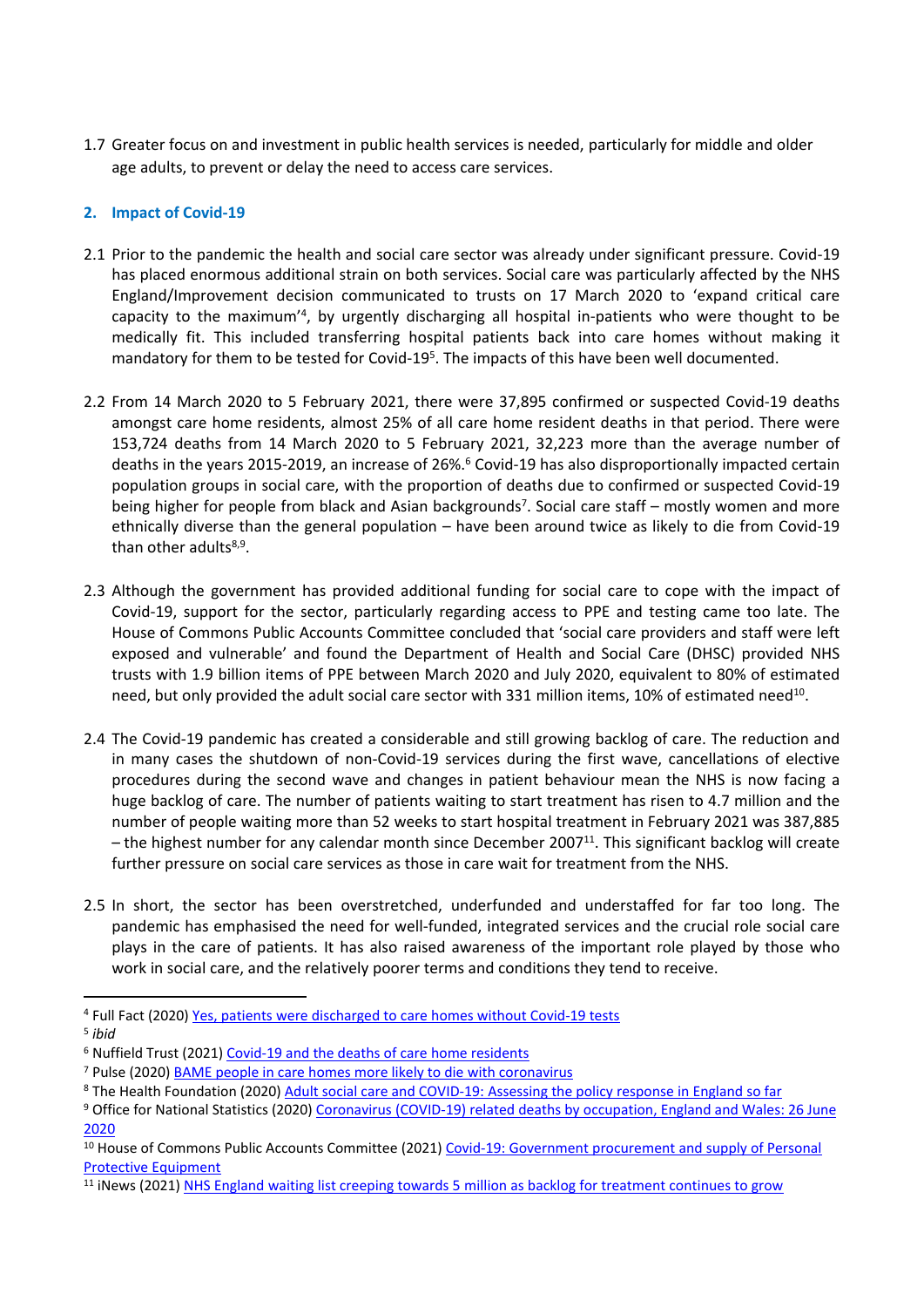2.6 It is crucial that government learns the lessons from Covid-19 and implements long-term reform of social care services.

## **3. Increase in funding needed**

- 3.1 Social care needs a significant long-term funding boost. Funding for social care across the UK has not kept up with rising demand for services. Demand for social care is rising with an ageing and growing population. The cost of social care in England is projected to rise by around £12 billion by 2030/31, growing at an average rate of 3.7% a year<sup>12</sup>.
- 3.2 However, government expenditure on social care in England has fallen by 5% in real terms since 2010/11, meaning investment in service delivery and the social care workforce are at an all-time low<sup>13</sup>. This means total expenditure on social care in England is still £300 million below the level it was in  $2010/11$  in real terms, despite increasing demand for services<sup>14</sup>.
- 3.3 This reduction in spending has taken place at a time when the cost of social care has increased. For example, between 2017/18 and 2018/19 the cost of residential care for a person over 65 increased by  $5\%$ <sup>15</sup>.
- 3.4 Recent analysis from the Health Foundation estimates that to meet the expected growth in demand from an ageing population, improve services and pay for more care, an extra £14.4 billion is needed by 2030/31<sup>16</sup>. This does not yet account for the impact of Covid-19, which is unclear at present.

## **4. Workforce shortages and need for investment**

- 4.1 In October 2020 Skills for Care estimated that 7.3% of roles in adult social care were vacant at any one time in 2019/20, equivalent to 112,00 vacancies<sup>17</sup>. It is estimated that 1,100 people leave their job in social care in England every day – an annual leaver rate of almost a third – and a quarter of staff are on a zero-hours contracts<sup>18</sup>. If demand for the social care workforce grows proportionally to the projected number of people aged 65 and over, then the number of social care jobs in England will need to increase by 36% to around 2.2 million jobs by 2035 $^{19}$ .
- 4.2 Social care falls under the category of a low paying sector  $-$  directly affected by government funding<sup>20</sup>. Most workers are paid at or around the national living wage and opportunities for progression and pay increases are very low. The pay difference between care workers with less than one year of experience and those with more than 20 years of experience has reduced to just £0.15 an hour<sup>21</sup>. This is a major influence on retention of the workforce.

 $12$  The King's Fund (2018) [A](https://www.kingsfund.org.uk/publications/fork-road-social-care-funding-reform) [fork](https://www.kingsfund.org.uk/publications/fork-road-social-care-funding-reform) [in](https://www.kingsfund.org.uk/publications/fork-road-social-care-funding-reform) [the](https://www.kingsfund.org.uk/publications/fork-road-social-care-funding-reform) [road:](https://www.kingsfund.org.uk/publications/fork-road-social-care-funding-reform) [next](https://www.kingsfund.org.uk/publications/fork-road-social-care-funding-reform) [steps](https://www.kingsfund.org.uk/publications/fork-road-social-care-funding-reform) [for](https://www.kingsfund.org.uk/publications/fork-road-social-care-funding-reform) [social](https://www.kingsfund.org.uk/publications/fork-road-social-care-funding-reform) [care](https://www.kingsfund.org.uk/publications/fork-road-social-care-funding-reform) [funding](https://www.kingsfund.org.uk/publications/fork-road-social-care-funding-reform) [reform](https://www.kingsfund.org.uk/publications/fork-road-social-care-funding-reform)

<sup>&</sup>lt;sup>13</sup> The Health Foundation (2019) [Investing](https://www.health.org.uk/sites/default/files/upload/publications/2019/S08_Investing%20in%20The%20NHS%20long%20term%20plan_WEB_0.pdf) [in](https://www.health.org.uk/sites/default/files/upload/publications/2019/S08_Investing%20in%20The%20NHS%20long%20term%20plan_WEB_0.pdf) [the](https://www.health.org.uk/sites/default/files/upload/publications/2019/S08_Investing%20in%20The%20NHS%20long%20term%20plan_WEB_0.pdf) [NHS](https://www.health.org.uk/sites/default/files/upload/publications/2019/S08_Investing%20in%20The%20NHS%20long%20term%20plan_WEB_0.pdf) [long](https://www.health.org.uk/sites/default/files/upload/publications/2019/S08_Investing%20in%20The%20NHS%20long%20term%20plan_WEB_0.pdf) [term](https://www.health.org.uk/sites/default/files/upload/publications/2019/S08_Investing%20in%20The%20NHS%20long%20term%20plan_WEB_0.pdf) [plan](https://www.health.org.uk/sites/default/files/upload/publications/2019/S08_Investing%20in%20The%20NHS%20long%20term%20plan_WEB_0.pdf)

<sup>14</sup> The King's Fund (2019) [Key](https://www.kingsfund.org.uk/audio-video/key-facts-figures-adult-social-care) [facts](https://www.kingsfund.org.uk/audio-video/key-facts-figures-adult-social-care) [and](https://www.kingsfund.org.uk/audio-video/key-facts-figures-adult-social-care) [figures](https://www.kingsfund.org.uk/audio-video/key-facts-figures-adult-social-care) [about](https://www.kingsfund.org.uk/audio-video/key-facts-figures-adult-social-care) [adult](https://www.kingsfund.org.uk/audio-video/key-facts-figures-adult-social-care) [social](https://www.kingsfund.org.uk/audio-video/key-facts-figures-adult-social-care) [care](https://www.kingsfund.org.uk/audio-video/key-facts-figures-adult-social-care)

<sup>&</sup>lt;sup>15</sup> NHS Digital (2019) [Adult](https://digital.nhs.uk/data-and-information/publications/statistical/adult-social-care-activity-and-finance-report/2018-19/1.-activity-and-finance-overview) [social](https://digital.nhs.uk/data-and-information/publications/statistical/adult-social-care-activity-and-finance-report/2018-19/1.-activity-and-finance-overview) [care](https://digital.nhs.uk/data-and-information/publications/statistical/adult-social-care-activity-and-finance-report/2018-19/1.-activity-and-finance-overview) [activity](https://digital.nhs.uk/data-and-information/publications/statistical/adult-social-care-activity-and-finance-report/2018-19/1.-activity-and-finance-overview) [and](https://digital.nhs.uk/data-and-information/publications/statistical/adult-social-care-activity-and-finance-report/2018-19/1.-activity-and-finance-overview) [finance](https://digital.nhs.uk/data-and-information/publications/statistical/adult-social-care-activity-and-finance-report/2018-19/1.-activity-and-finance-overview) [report,](https://digital.nhs.uk/data-and-information/publications/statistical/adult-social-care-activity-and-finance-report/2018-19/1.-activity-and-finance-overview) [England](https://digital.nhs.uk/data-and-information/publications/statistical/adult-social-care-activity-and-finance-report/2018-19/1.-activity-and-finance-overview)

<sup>&</sup>lt;sup>16</sup> [The](https://www.health.org.uk/news-and-comment/charts-and-infographics/REAL-social-care-funding-gap) Health Foundation (2021) The [social](https://www.health.org.uk/news-and-comment/charts-and-infographics/REAL-social-care-funding-gap) [care](https://www.health.org.uk/news-and-comment/charts-and-infographics/REAL-social-care-funding-gap) [funding](https://www.health.org.uk/news-and-comment/charts-and-infographics/REAL-social-care-funding-gap) [gap](https://www.health.org.uk/news-and-comment/charts-and-infographics/REAL-social-care-funding-gap) [–](https://www.health.org.uk/news-and-comment/charts-and-infographics/REAL-social-care-funding-gap) [our](https://www.health.org.uk/news-and-comment/charts-and-infographics/REAL-social-care-funding-gap) [updated](https://www.health.org.uk/news-and-comment/charts-and-infographics/REAL-social-care-funding-gap) [estimates](https://www.health.org.uk/news-and-comment/charts-and-infographics/REAL-social-care-funding-gap) [and](https://www.health.org.uk/news-and-comment/charts-and-infographics/REAL-social-care-funding-gap) [figures](https://www.health.org.uk/news-and-comment/charts-and-infographics/REAL-social-care-funding-gap) [explained](https://www.health.org.uk/news-and-comment/charts-and-infographics/REAL-social-care-funding-gap)

<sup>&</sup>lt;sup>17</sup> Skills for Care (2020) [The](https://www.skillsforcare.org.uk/adult-social-care-workforce-data/Workforce-intelligence/documents/State-of-the-adult-social-care-sector/The-state-of-the-adult-social-care-sector-and-workforce-2020.pdf) [state](https://www.skillsforcare.org.uk/adult-social-care-workforce-data/Workforce-intelligence/documents/State-of-the-adult-social-care-sector/The-state-of-the-adult-social-care-sector-and-workforce-2020.pdf) [of](https://www.skillsforcare.org.uk/adult-social-care-workforce-data/Workforce-intelligence/documents/State-of-the-adult-social-care-sector/The-state-of-the-adult-social-care-sector-and-workforce-2020.pdf) [the](https://www.skillsforcare.org.uk/adult-social-care-workforce-data/Workforce-intelligence/documents/State-of-the-adult-social-care-sector/The-state-of-the-adult-social-care-sector-and-workforce-2020.pdf) [adult](https://www.skillsforcare.org.uk/adult-social-care-workforce-data/Workforce-intelligence/documents/State-of-the-adult-social-care-sector/The-state-of-the-adult-social-care-sector-and-workforce-2020.pdf) [social](https://www.skillsforcare.org.uk/adult-social-care-workforce-data/Workforce-intelligence/documents/State-of-the-adult-social-care-sector/The-state-of-the-adult-social-care-sector-and-workforce-2020.pdf) [care](https://www.skillsforcare.org.uk/adult-social-care-workforce-data/Workforce-intelligence/documents/State-of-the-adult-social-care-sector/The-state-of-the-adult-social-care-sector-and-workforce-2020.pdf) [sector](https://www.skillsforcare.org.uk/adult-social-care-workforce-data/Workforce-intelligence/documents/State-of-the-adult-social-care-sector/The-state-of-the-adult-social-care-sector-and-workforce-2020.pdf) [and](https://www.skillsforcare.org.uk/adult-social-care-workforce-data/Workforce-intelligence/documents/State-of-the-adult-social-care-sector/The-state-of-the-adult-social-care-sector-and-workforce-2020.pdf) [workforce](https://www.skillsforcare.org.uk/adult-social-care-workforce-data/Workforce-intelligence/documents/State-of-the-adult-social-care-sector/The-state-of-the-adult-social-care-sector-and-workforce-2020.pdf) [in](https://www.skillsforcare.org.uk/adult-social-care-workforce-data/Workforce-intelligence/documents/State-of-the-adult-social-care-sector/The-state-of-the-adult-social-care-sector-and-workforce-2020.pdf) [England](https://www.skillsforcare.org.uk/adult-social-care-workforce-data/Workforce-intelligence/documents/State-of-the-adult-social-care-sector/The-state-of-the-adult-social-care-sector-and-workforce-2020.pdf)

<sup>18</sup> The [Health](https://www.health.org.uk/sites/default/files/2019-11/GE04-Health%20and%20social%20care%20workforce.pdf) Foundation (2019) Health [and](https://www.health.org.uk/sites/default/files/2019-11/GE04-Health%20and%20social%20care%20workforce.pdf) [social](https://www.health.org.uk/sites/default/files/2019-11/GE04-Health%20and%20social%20care%20workforce.pdf) [care](https://www.health.org.uk/sites/default/files/2019-11/GE04-Health%20and%20social%20care%20workforce.pdf) [workforce](https://www.health.org.uk/sites/default/files/2019-11/GE04-Health%20and%20social%20care%20workforce.pdf)

<sup>19</sup> *ibid*

<sup>20</sup> Low Pay Commission (2019) [National](https://assets.publishing.service.gov.uk/government/uploads/system/uploads/attachment_data/file/856590/LPC_Report_2019.pdf) [minimum](https://assets.publishing.service.gov.uk/government/uploads/system/uploads/attachment_data/file/856590/LPC_Report_2019.pdf) [wage](https://assets.publishing.service.gov.uk/government/uploads/system/uploads/attachment_data/file/856590/LPC_Report_2019.pdf)

<sup>&</sup>lt;sup>21</sup>The King's Fund (2019) [Average](https://www.kingsfund.org.uk/blog/2019/08/average-pay-for-care-workers) [pay](https://www.kingsfund.org.uk/blog/2019/08/average-pay-for-care-workers) [for](https://www.kingsfund.org.uk/blog/2019/08/average-pay-for-care-workers) [care](https://www.kingsfund.org.uk/blog/2019/08/average-pay-for-care-workers) [workers:](https://www.kingsfund.org.uk/blog/2019/08/average-pay-for-care-workers) [is](https://www.kingsfund.org.uk/blog/2019/08/average-pay-for-care-workers) [it](https://www.kingsfund.org.uk/blog/2019/08/average-pay-for-care-workers) [a](https://www.kingsfund.org.uk/blog/2019/08/average-pay-for-care-workers) [supermarket](https://www.kingsfund.org.uk/blog/2019/08/average-pay-for-care-workers) [sweep?](https://www.kingsfund.org.uk/blog/2019/08/average-pay-for-care-workers)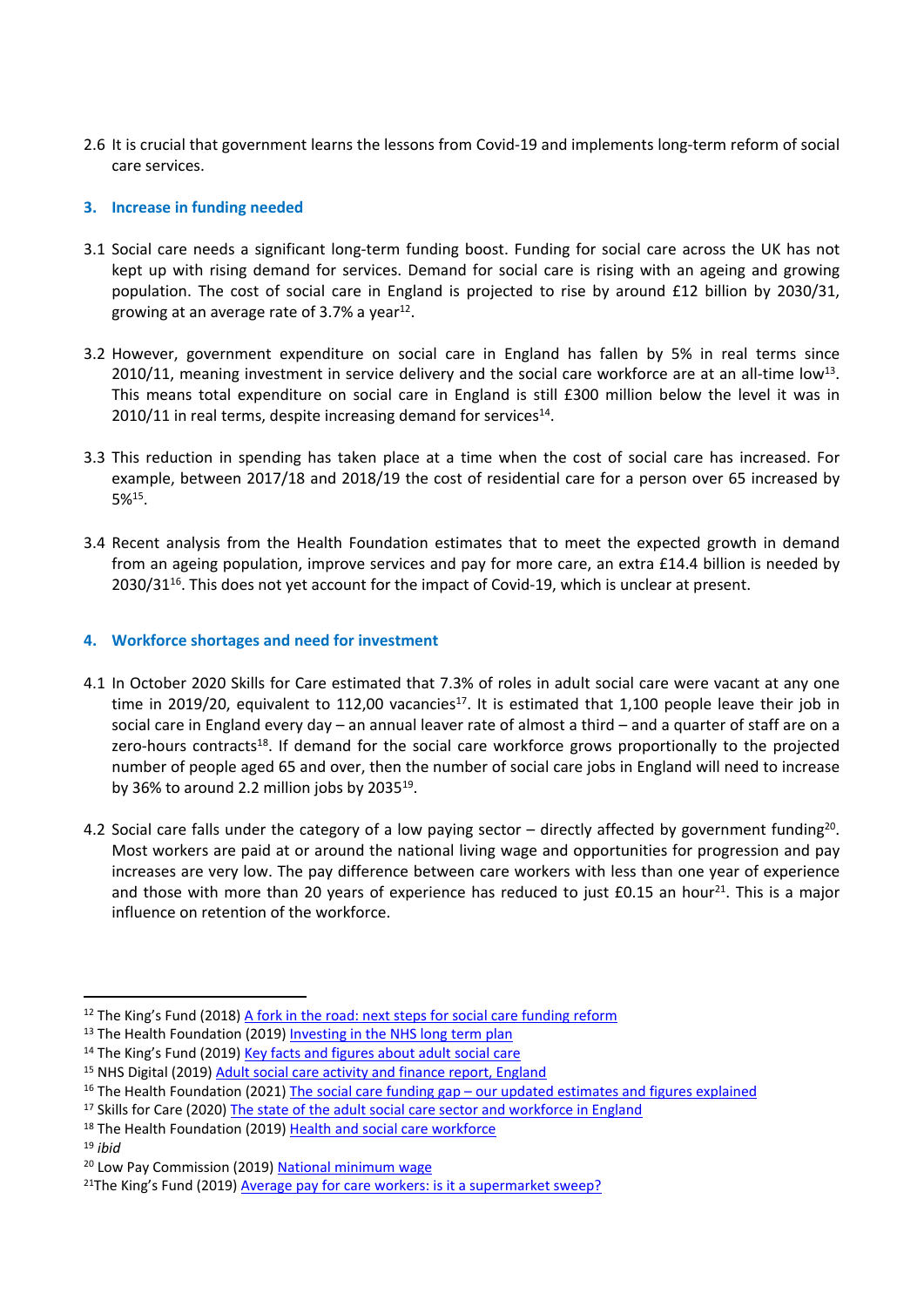- 4.3 Typically, the NHS provides better working conditions compared to those currently provided in the social care sector in terms of pay, career progression and terms and conditions. For example, health care assistant roles in the NHS can be extremely attractive to staff in social care and there is a 7% gap between pay for nurses in adult social care and in the NHS in England.
- 4.4 In short, there are clear workforce shortages within social care, and to address them pay for social care workers must be increased. It has been estimated that £3.9bn<sup>22</sup> will be needed in 2023/24 to meet increased demand and increase pay for social care staff.
- 4.5 However, extra investment is also needed to improve training and professional development. Like healthcare professionals, social care workers should have the opportunity to be recognised for the skills and knowledge that can be gained after a few years' experience working in the sector with possible pathways to specialisms in health conditions such as dementia, learning disabilities or palliative care. It is crucial that there is investment in training and continuing professional development of social care staff as a step to professionalising the workforce.
- 4.6 The health and wellbeing of social care staff also needs to be prioritised particularly in the wake of the pandemic. Improving retention of staff and reducing turnover play an important role in improving and maintaining health and wellbeing of the existing workforce. Staff will stay if they feel valued and better supported to do their jobs. Measures implemented to support the longer-term mental health and wellbeing of staff in the NHS also need to apply to social care<sup>23</sup>.
- 4.7 All of this would improve the quality of care provided, retention and make joining the sector more attractive.

## **5. How should funding be raised?**

- 5.1 Funding for social care should come from general taxation. It is up to government to decide which taxes this funding should be raised from.
- 5.2 There does appear to be support from the general population for paying more taxes to maintain and improve social care. A Survation poll in 2019 showed that 73% of the population surveyed support a tax increase to pay for adult social care<sup>24</sup>. Additionally, a recent Health Foundation study found that 62% of respondents said that if the government decided to increase spending on social care, this should be funded through some form of tax increase, up from 51% in May 2018<sup>25</sup>.

#### **6. More access to free care is needed**

6.1 Only limited numbers of people have access to free social care. In 2019/2020 only 17% of requests for care from working age adults were granted and 30% of requests for care from older adults<sup>26</sup>.

<sup>&</sup>lt;sup>22</sup> [The](https://www.health.org.uk/sites/default/files/2020-06/Health-Foundation-submission-to-HSC-social-care-funding-and-workforce-inquiry.pdf) [Health](https://www.health.org.uk/sites/default/files/2020-06/Health-Foundation-submission-to-HSC-social-care-funding-and-workforce-inquiry.pdf) Foundation (2020) The Health [Foundation's](https://www.health.org.uk/sites/default/files/2020-06/Health-Foundation-submission-to-HSC-social-care-funding-and-workforce-inquiry.pdf) [response](https://www.health.org.uk/sites/default/files/2020-06/Health-Foundation-submission-to-HSC-social-care-funding-and-workforce-inquiry.pdf) [to](https://www.health.org.uk/sites/default/files/2020-06/Health-Foundation-submission-to-HSC-social-care-funding-and-workforce-inquiry.pdf) [the](https://www.health.org.uk/sites/default/files/2020-06/Health-Foundation-submission-to-HSC-social-care-funding-and-workforce-inquiry.pdf) Health [and](https://www.health.org.uk/sites/default/files/2020-06/Health-Foundation-submission-to-HSC-social-care-funding-and-workforce-inquiry.pdf) [Social](https://www.health.org.uk/sites/default/files/2020-06/Health-Foundation-submission-to-HSC-social-care-funding-and-workforce-inquiry.pdf) [Care](https://www.health.org.uk/sites/default/files/2020-06/Health-Foundation-submission-to-HSC-social-care-funding-and-workforce-inquiry.pdf) [Select](https://www.health.org.uk/sites/default/files/2020-06/Health-Foundation-submission-to-HSC-social-care-funding-and-workforce-inquiry.pdf) [Committee](https://www.health.org.uk/sites/default/files/2020-06/Health-Foundation-submission-to-HSC-social-care-funding-and-workforce-inquiry.pdf) [inquiry](https://www.health.org.uk/sites/default/files/2020-06/Health-Foundation-submission-to-HSC-social-care-funding-and-workforce-inquiry.pdf) [on](https://www.health.org.uk/sites/default/files/2020-06/Health-Foundation-submission-to-HSC-social-care-funding-and-workforce-inquiry.pdf) [social](https://www.health.org.uk/sites/default/files/2020-06/Health-Foundation-submission-to-HSC-social-care-funding-and-workforce-inquiry.pdf) [care:](https://www.health.org.uk/sites/default/files/2020-06/Health-Foundation-submission-to-HSC-social-care-funding-and-workforce-inquiry.pdf) [funding](https://www.health.org.uk/sites/default/files/2020-06/Health-Foundation-submission-to-HSC-social-care-funding-and-workforce-inquiry.pdf) [and](https://www.health.org.uk/sites/default/files/2020-06/Health-Foundation-submission-to-HSC-social-care-funding-and-workforce-inquiry.pdf) [workforce](https://www.health.org.uk/sites/default/files/2020-06/Health-Foundation-submission-to-HSC-social-care-funding-and-workforce-inquiry.pdf)

<sup>&</sup>lt;sup>23</sup> [The](https://www.health.org.uk/sites/default/files/2020-06/Health-Foundation-submission-to-HSC-social-care-funding-and-workforce-inquiry.pdf) [Health](https://www.health.org.uk/sites/default/files/2020-06/Health-Foundation-submission-to-HSC-social-care-funding-and-workforce-inquiry.pdf) Foundation (2020) The Health [Foundation's](https://www.health.org.uk/sites/default/files/2020-06/Health-Foundation-submission-to-HSC-social-care-funding-and-workforce-inquiry.pdf) [response](https://www.health.org.uk/sites/default/files/2020-06/Health-Foundation-submission-to-HSC-social-care-funding-and-workforce-inquiry.pdf) [to](https://www.health.org.uk/sites/default/files/2020-06/Health-Foundation-submission-to-HSC-social-care-funding-and-workforce-inquiry.pdf) [the](https://www.health.org.uk/sites/default/files/2020-06/Health-Foundation-submission-to-HSC-social-care-funding-and-workforce-inquiry.pdf) Health [and](https://www.health.org.uk/sites/default/files/2020-06/Health-Foundation-submission-to-HSC-social-care-funding-and-workforce-inquiry.pdf) [Social](https://www.health.org.uk/sites/default/files/2020-06/Health-Foundation-submission-to-HSC-social-care-funding-and-workforce-inquiry.pdf) [Care](https://www.health.org.uk/sites/default/files/2020-06/Health-Foundation-submission-to-HSC-social-care-funding-and-workforce-inquiry.pdf) [Select](https://www.health.org.uk/sites/default/files/2020-06/Health-Foundation-submission-to-HSC-social-care-funding-and-workforce-inquiry.pdf) [Committee](https://www.health.org.uk/sites/default/files/2020-06/Health-Foundation-submission-to-HSC-social-care-funding-and-workforce-inquiry.pdf) [inquiry](https://www.health.org.uk/sites/default/files/2020-06/Health-Foundation-submission-to-HSC-social-care-funding-and-workforce-inquiry.pdf) [on](https://www.health.org.uk/sites/default/files/2020-06/Health-Foundation-submission-to-HSC-social-care-funding-and-workforce-inquiry.pdf) [social](https://www.health.org.uk/sites/default/files/2020-06/Health-Foundation-submission-to-HSC-social-care-funding-and-workforce-inquiry.pdf) [care:](https://www.health.org.uk/sites/default/files/2020-06/Health-Foundation-submission-to-HSC-social-care-funding-and-workforce-inquiry.pdf) [funding](https://www.health.org.uk/sites/default/files/2020-06/Health-Foundation-submission-to-HSC-social-care-funding-and-workforce-inquiry.pdf) [and](https://www.health.org.uk/sites/default/files/2020-06/Health-Foundation-submission-to-HSC-social-care-funding-and-workforce-inquiry.pdf) [workforce](https://www.health.org.uk/sites/default/files/2020-06/Health-Foundation-submission-to-HSC-social-care-funding-and-workforce-inquiry.pdf)

<sup>&</sup>lt;sup>24</sup> GMB (2019) [Three](https://www.gmb.org.uk/news/three-quarters-public-support-tax-rises-social-care-poll) [quarters](https://www.gmb.org.uk/news/three-quarters-public-support-tax-rises-social-care-poll) [of](https://www.gmb.org.uk/news/three-quarters-public-support-tax-rises-social-care-poll) [public](https://www.gmb.org.uk/news/three-quarters-public-support-tax-rises-social-care-poll) [support](https://www.gmb.org.uk/news/three-quarters-public-support-tax-rises-social-care-poll) [tax](https://www.gmb.org.uk/news/three-quarters-public-support-tax-rises-social-care-poll) [rises](https://www.gmb.org.uk/news/three-quarters-public-support-tax-rises-social-care-poll) [for](https://www.gmb.org.uk/news/three-quarters-public-support-tax-rises-social-care-poll) [social](https://www.gmb.org.uk/news/three-quarters-public-support-tax-rises-social-care-poll) [care](https://www.gmb.org.uk/news/three-quarters-public-support-tax-rises-social-care-poll) [-](https://www.gmb.org.uk/news/three-quarters-public-support-tax-rises-social-care-poll) [poll](https://www.gmb.org.uk/news/three-quarters-public-support-tax-rises-social-care-poll)

<sup>&</sup>lt;sup>25</sup> The Health Foundation (2019) [Two](https://www.health.org.uk/news-and-comment/news/two-thirds-of-people-want-tax-increase-to-pay-for-health-and-social-care) [thirds](https://www.health.org.uk/news-and-comment/news/two-thirds-of-people-want-tax-increase-to-pay-for-health-and-social-care) [of](https://www.health.org.uk/news-and-comment/news/two-thirds-of-people-want-tax-increase-to-pay-for-health-and-social-care) [people](https://www.health.org.uk/news-and-comment/news/two-thirds-of-people-want-tax-increase-to-pay-for-health-and-social-care) [want](https://www.health.org.uk/news-and-comment/news/two-thirds-of-people-want-tax-increase-to-pay-for-health-and-social-care) [tax](https://www.health.org.uk/news-and-comment/news/two-thirds-of-people-want-tax-increase-to-pay-for-health-and-social-care) [increase](https://www.health.org.uk/news-and-comment/news/two-thirds-of-people-want-tax-increase-to-pay-for-health-and-social-care) [to](https://www.health.org.uk/news-and-comment/news/two-thirds-of-people-want-tax-increase-to-pay-for-health-and-social-care) [pay](https://www.health.org.uk/news-and-comment/news/two-thirds-of-people-want-tax-increase-to-pay-for-health-and-social-care) [for](https://www.health.org.uk/news-and-comment/news/two-thirds-of-people-want-tax-increase-to-pay-for-health-and-social-care) [health](https://www.health.org.uk/news-and-comment/news/two-thirds-of-people-want-tax-increase-to-pay-for-health-and-social-care) [and](https://www.health.org.uk/news-and-comment/news/two-thirds-of-people-want-tax-increase-to-pay-for-health-and-social-care) [social](https://www.health.org.uk/news-and-comment/news/two-thirds-of-people-want-tax-increase-to-pay-for-health-and-social-care) [care,](https://www.health.org.uk/news-and-comment/news/two-thirds-of-people-want-tax-increase-to-pay-for-health-and-social-care) [according](https://www.health.org.uk/news-and-comment/news/two-thirds-of-people-want-tax-increase-to-pay-for-health-and-social-care) to [new](https://www.health.org.uk/news-and-comment/news/two-thirds-of-people-want-tax-increase-to-pay-for-health-and-social-care) [poll](https://www.health.org.uk/news-and-comment/news/two-thirds-of-people-want-tax-increase-to-pay-for-health-and-social-care)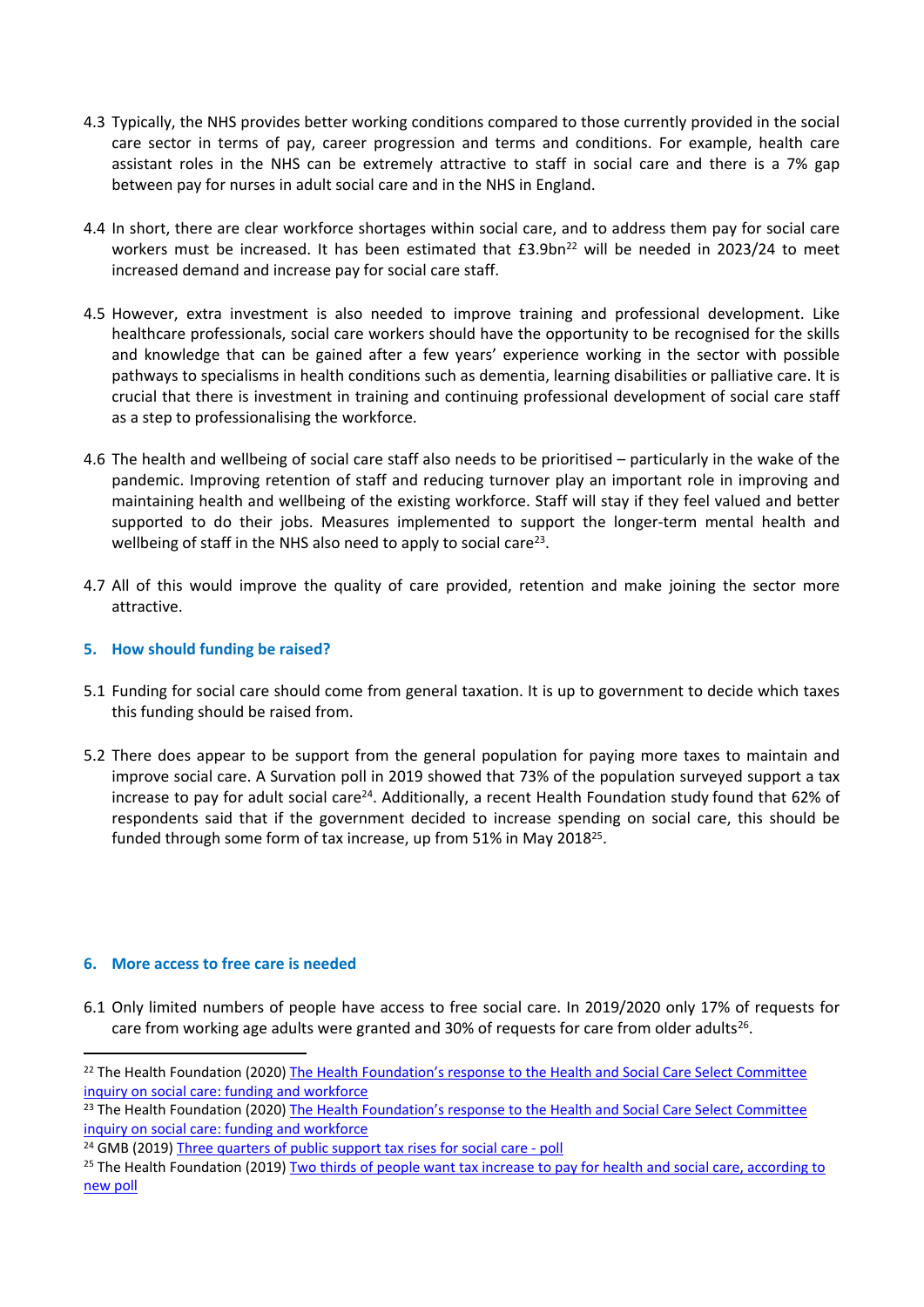- 6.2 Social care is only provided free to people with low assets and savings. For example, in England everyone with assets of more than £23,250 must pay for themselves, rely on family, or go without. Therefore, some people with significant care and support needs (the Dalton Commission estimated 10% of those over 65 years old) will end up paying very large sums – £100,000 and above. Since 1999, an estimated 330,000 people in the UK have had to sell their homes to pay for social care<sup>27</sup>.
- 6.3 Some people are also excluded from public support because their condition (or 'need') is not considered serious enough for them to be entitled to publicly funded support. It is estimated that 1.4 million older people in England fall into this category and are not getting the care and support they need<sup>28</sup>.
- 6.4 Support for 'lower-level' need may help prevent people's conditions deteriorating, avoid putting unrealistic expectations on family carers and reduce the risk of individuals needing more costly and resource intensive health and social care services in the future<sup>29</sup>. It has been argued that personal care (in home help with daily tasks such as bathing and dressing) may reduce the overall per-head cost of social care by ensuring that more people access care at home rather than a more expensive care home<sup>30</sup>.
- 6.5 It is important to reduce the risk of people needing to access hospital services or long-term residential care. Despite the large residential care population, most older people would prefer to stay at home with polls confirming that more than nine in every 10 people (97%) do not want to move into residential care<sup>31</sup> .
- 6.6 More social care services, such as personal care, should be free to increase the availability of and access to care. This will improve the lives of those who need care and help reduce pressure on the NHS by reducing delays in finding care packages for vulnerable patients.

# **7. Further integration of care**

- 7.1 Integration of local NHS, social care and community services can contribute to holistic preventative care. It has been estimated that a quarter of all emergency admissions from care home residents may have been potentially avoidable with better provision of preventative primary care, community support or NHS care in care homes<sup>32</sup>.
- 7.2 Better integration of care homes and community teams could provide benefits for residents and reduce pressure on the NHS. For example, community nurses visiting care homes can provide in-house medical treatment for minor issues, preventing the need for more costly NHS care or emergency admissions in the longer-term. Joined up services help to identify individuals most at risk and enable them to be treated in the community rather than in hospital settings, supported of course by adequate funding in the community.
- 7.3 To help with the integration of services, more consideration should be given to jointly commissioning and funding health and social care, so that professionals can work together more effectively, and

<sup>&</sup>lt;sup>26</sup> NHS Digital (2020) [Adult](https://digital.nhs.uk/data-and-information/publications/statistical/adult-social-care-activity-and-finance-report/2019-20/2.-requests-for-support) [Social](https://digital.nhs.uk/data-and-information/publications/statistical/adult-social-care-activity-and-finance-report/2019-20/2.-requests-for-support) [Care](https://digital.nhs.uk/data-and-information/publications/statistical/adult-social-care-activity-and-finance-report/2019-20/2.-requests-for-support) [Activity](https://digital.nhs.uk/data-and-information/publications/statistical/adult-social-care-activity-and-finance-report/2019-20/2.-requests-for-support) [and](https://digital.nhs.uk/data-and-information/publications/statistical/adult-social-care-activity-and-finance-report/2019-20/2.-requests-for-support) [Finance](https://digital.nhs.uk/data-and-information/publications/statistical/adult-social-care-activity-and-finance-report/2019-20/2.-requests-for-support) [Report,](https://digital.nhs.uk/data-and-information/publications/statistical/adult-social-care-activity-and-finance-report/2019-20/2.-requests-for-support) [England](https://digital.nhs.uk/data-and-information/publications/statistical/adult-social-care-activity-and-finance-report/2019-20/2.-requests-for-support) [–](https://digital.nhs.uk/data-and-information/publications/statistical/adult-social-care-activity-and-finance-report/2019-20/2.-requests-for-support) [2019-20](https://digital.nhs.uk/data-and-information/publications/statistical/adult-social-care-activity-and-finance-report/2019-20/2.-requests-for-support)

<sup>&</sup>lt;sup>27</sup> Independent Age (2019) [Homing](https://www.independentage.org/homing-on-free-personal-care) [in](https://www.independentage.org/homing-on-free-personal-care) [on](https://www.independentage.org/homing-on-free-personal-care) [free](https://www.independentage.org/homing-on-free-personal-care) [personal](https://www.independentage.org/homing-on-free-personal-care) [care](https://www.independentage.org/homing-on-free-personal-care)

<sup>&</sup>lt;sup>28</sup> Age UK (2018) [New](https://www.ageuk.org.uk/latest-press/articles/2018/july-2018/new-analysis-shows-number-of-older-people-with-unmet-care-needs-soars-to-record-high/) [analysis](https://www.ageuk.org.uk/latest-press/articles/2018/july-2018/new-analysis-shows-number-of-older-people-with-unmet-care-needs-soars-to-record-high/) [shows](https://www.ageuk.org.uk/latest-press/articles/2018/july-2018/new-analysis-shows-number-of-older-people-with-unmet-care-needs-soars-to-record-high/) [number](https://www.ageuk.org.uk/latest-press/articles/2018/july-2018/new-analysis-shows-number-of-older-people-with-unmet-care-needs-soars-to-record-high/) [of](https://www.ageuk.org.uk/latest-press/articles/2018/july-2018/new-analysis-shows-number-of-older-people-with-unmet-care-needs-soars-to-record-high/) [older](https://www.ageuk.org.uk/latest-press/articles/2018/july-2018/new-analysis-shows-number-of-older-people-with-unmet-care-needs-soars-to-record-high/) [people](https://www.ageuk.org.uk/latest-press/articles/2018/july-2018/new-analysis-shows-number-of-older-people-with-unmet-care-needs-soars-to-record-high/) [with](https://www.ageuk.org.uk/latest-press/articles/2018/july-2018/new-analysis-shows-number-of-older-people-with-unmet-care-needs-soars-to-record-high/) [unmet](https://www.ageuk.org.uk/latest-press/articles/2018/july-2018/new-analysis-shows-number-of-older-people-with-unmet-care-needs-soars-to-record-high/) [care](https://www.ageuk.org.uk/latest-press/articles/2018/july-2018/new-analysis-shows-number-of-older-people-with-unmet-care-needs-soars-to-record-high/) [needs](https://www.ageuk.org.uk/latest-press/articles/2018/july-2018/new-analysis-shows-number-of-older-people-with-unmet-care-needs-soars-to-record-high/) [soars](https://www.ageuk.org.uk/latest-press/articles/2018/july-2018/new-analysis-shows-number-of-older-people-with-unmet-care-needs-soars-to-record-high/) [to](https://www.ageuk.org.uk/latest-press/articles/2018/july-2018/new-analysis-shows-number-of-older-people-with-unmet-care-needs-soars-to-record-high/) [record](https://www.ageuk.org.uk/latest-press/articles/2018/july-2018/new-analysis-shows-number-of-older-people-with-unmet-care-needs-soars-to-record-high/) [high](https://www.ageuk.org.uk/latest-press/articles/2018/july-2018/new-analysis-shows-number-of-older-people-with-unmet-care-needs-soars-to-record-high/)

<sup>&</sup>lt;sup>29</sup> The King's Fund (2019) [What's](https://www.kingsfund.org.uk/publications/whats-your-problem-social-care) [your](https://www.kingsfund.org.uk/publications/whats-your-problem-social-care) [problem,](https://www.kingsfund.org.uk/publications/whats-your-problem-social-care) [social](https://www.kingsfund.org.uk/publications/whats-your-problem-social-care) [care?](https://www.kingsfund.org.uk/publications/whats-your-problem-social-care) [The](https://www.kingsfund.org.uk/publications/whats-your-problem-social-care) [eight](https://www.kingsfund.org.uk/publications/whats-your-problem-social-care) [key](https://www.kingsfund.org.uk/publications/whats-your-problem-social-care) [areas](https://www.kingsfund.org.uk/publications/whats-your-problem-social-care) [for](https://www.kingsfund.org.uk/publications/whats-your-problem-social-care) [reform](https://www.kingsfund.org.uk/publications/whats-your-problem-social-care)

<sup>&</sup>lt;sup>30</sup> The King's Fund (2018) [Should](https://www.google.com/url?sa=t&rct=j&q=&esrc=s&source=web&cd=&cad=rja&uact=8&ved=2ahUKEwiv_8efxLbrAhV5QEEAHczDCeIQFjAAegQIAxAB&url=https%3A%2F%2Fwww.kingsfund.org.uk%2Fblog%2F2018%2F06%2Ffree-personal-care-england&usg=AOvVaw2fX52G6VlJ8xQokFV60Kv6) [personal](https://www.google.com/url?sa=t&rct=j&q=&esrc=s&source=web&cd=&cad=rja&uact=8&ved=2ahUKEwiv_8efxLbrAhV5QEEAHczDCeIQFjAAegQIAxAB&url=https%3A%2F%2Fwww.kingsfund.org.uk%2Fblog%2F2018%2F06%2Ffree-personal-care-england&usg=AOvVaw2fX52G6VlJ8xQokFV60Kv6) [care](https://www.google.com/url?sa=t&rct=j&q=&esrc=s&source=web&cd=&cad=rja&uact=8&ved=2ahUKEwiv_8efxLbrAhV5QEEAHczDCeIQFjAAegQIAxAB&url=https%3A%2F%2Fwww.kingsfund.org.uk%2Fblog%2F2018%2F06%2Ffree-personal-care-england&usg=AOvVaw2fX52G6VlJ8xQokFV60Kv6) [be](https://www.google.com/url?sa=t&rct=j&q=&esrc=s&source=web&cd=&cad=rja&uact=8&ved=2ahUKEwiv_8efxLbrAhV5QEEAHczDCeIQFjAAegQIAxAB&url=https%3A%2F%2Fwww.kingsfund.org.uk%2Fblog%2F2018%2F06%2Ffree-personal-care-england&usg=AOvVaw2fX52G6VlJ8xQokFV60Kv6) [free](https://www.google.com/url?sa=t&rct=j&q=&esrc=s&source=web&cd=&cad=rja&uact=8&ved=2ahUKEwiv_8efxLbrAhV5QEEAHczDCeIQFjAAegQIAxAB&url=https%3A%2F%2Fwww.kingsfund.org.uk%2Fblog%2F2018%2F06%2Ffree-personal-care-england&usg=AOvVaw2fX52G6VlJ8xQokFV60Kv6) [in](https://www.google.com/url?sa=t&rct=j&q=&esrc=s&source=web&cd=&cad=rja&uact=8&ved=2ahUKEwiv_8efxLbrAhV5QEEAHczDCeIQFjAAegQIAxAB&url=https%3A%2F%2Fwww.kingsfund.org.uk%2Fblog%2F2018%2F06%2Ffree-personal-care-england&usg=AOvVaw2fX52G6VlJ8xQokFV60Kv6) [England?](https://www.google.com/url?sa=t&rct=j&q=&esrc=s&source=web&cd=&cad=rja&uact=8&ved=2ahUKEwiv_8efxLbrAhV5QEEAHczDCeIQFjAAegQIAxAB&url=https%3A%2F%2Fwww.kingsfund.org.uk%2Fblog%2F2018%2F06%2Ffree-personal-care-england&usg=AOvVaw2fX52G6VlJ8xQokFV60Kv6)

<sup>31</sup> The Good Care Group - [Improving](https://www.thegoodcaregroup.com/application/files/7015/6923/5687/TGCG_-_Improving_Wellbeing_through_Care_at_Home_Guide_-_6.11.15.pdf) [Wellbeing](https://www.thegoodcaregroup.com/application/files/7015/6923/5687/TGCG_-_Improving_Wellbeing_through_Care_at_Home_Guide_-_6.11.15.pdf) [through](https://www.thegoodcaregroup.com/application/files/7015/6923/5687/TGCG_-_Improving_Wellbeing_through_Care_at_Home_Guide_-_6.11.15.pdf) [Care](https://www.thegoodcaregroup.com/application/files/7015/6923/5687/TGCG_-_Improving_Wellbeing_through_Care_at_Home_Guide_-_6.11.15.pdf) [at](https://www.thegoodcaregroup.com/application/files/7015/6923/5687/TGCG_-_Improving_Wellbeing_through_Care_at_Home_Guide_-_6.11.15.pdf) [Home](https://www.thegoodcaregroup.com/application/files/7015/6923/5687/TGCG_-_Improving_Wellbeing_through_Care_at_Home_Guide_-_6.11.15.pdf) [An](https://www.thegoodcaregroup.com/application/files/7015/6923/5687/TGCG_-_Improving_Wellbeing_through_Care_at_Home_Guide_-_6.11.15.pdf) [evidence-based](https://www.thegoodcaregroup.com/application/files/7015/6923/5687/TGCG_-_Improving_Wellbeing_through_Care_at_Home_Guide_-_6.11.15.pdf) [analysis](https://www.thegoodcaregroup.com/application/files/7015/6923/5687/TGCG_-_Improving_Wellbeing_through_Care_at_Home_Guide_-_6.11.15.pdf) [of](https://www.thegoodcaregroup.com/application/files/7015/6923/5687/TGCG_-_Improving_Wellbeing_through_Care_at_Home_Guide_-_6.11.15.pdf) [live-in](https://www.thegoodcaregroup.com/application/files/7015/6923/5687/TGCG_-_Improving_Wellbeing_through_Care_at_Home_Guide_-_6.11.15.pdf) [care](https://www.thegoodcaregroup.com/application/files/7015/6923/5687/TGCG_-_Improving_Wellbeing_through_Care_at_Home_Guide_-_6.11.15.pdf) [versus](https://www.thegoodcaregroup.com/application/files/7015/6923/5687/TGCG_-_Improving_Wellbeing_through_Care_at_Home_Guide_-_6.11.15.pdf) [residential](https://www.thegoodcaregroup.com/application/files/7015/6923/5687/TGCG_-_Improving_Wellbeing_through_Care_at_Home_Guide_-_6.11.15.pdf) [care](https://www.thegoodcaregroup.com/application/files/7015/6923/5687/TGCG_-_Improving_Wellbeing_through_Care_at_Home_Guide_-_6.11.15.pdf)

<sup>&</sup>lt;sup>32</sup> The Health Foundation (2019) [Emergency](https://www.health.org.uk/publications/reports/emergency-admissions-to-hospital-from-care-homes) [admissions](https://www.health.org.uk/publications/reports/emergency-admissions-to-hospital-from-care-homes) [to](https://www.health.org.uk/publications/reports/emergency-admissions-to-hospital-from-care-homes) [hospital](https://www.health.org.uk/publications/reports/emergency-admissions-to-hospital-from-care-homes) [from](https://www.health.org.uk/publications/reports/emergency-admissions-to-hospital-from-care-homes) [care](https://www.health.org.uk/publications/reports/emergency-admissions-to-hospital-from-care-homes) [homes:](https://www.health.org.uk/publications/reports/emergency-admissions-to-hospital-from-care-homes) [how](https://www.health.org.uk/publications/reports/emergency-admissions-to-hospital-from-care-homes) [often](https://www.health.org.uk/publications/reports/emergency-admissions-to-hospital-from-care-homes) [and](https://www.health.org.uk/publications/reports/emergency-admissions-to-hospital-from-care-homes) [what](https://www.health.org.uk/publications/reports/emergency-admissions-to-hospital-from-care-homes) [for?](https://www.health.org.uk/publications/reports/emergency-admissions-to-hospital-from-care-homes)